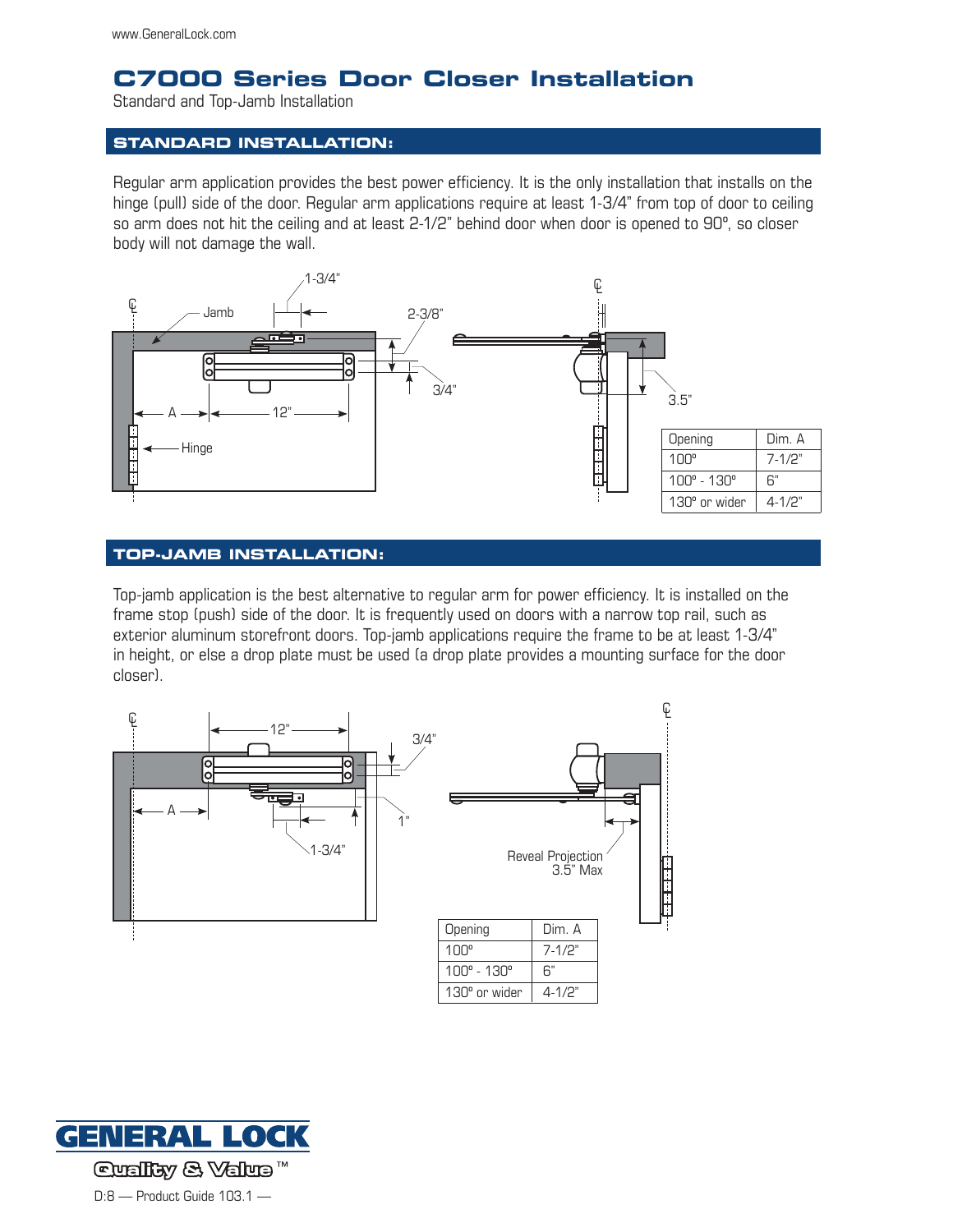## **C7000 Series Door Closer Installation**

Parallel Arm Installation and Specifications

#### **Parallel Arm installation:**

Parallel arm application is the least power efficient. It provides approximately 25% less power than regular arm. It is installed on the frame stop (push) side of the door. Since it is parallel with the door, it is chosen for appearances and is least susceptible to vandalism, making it a popular choice in schools. Parallel arm applications require at least 4-1/2" from the top of the door to the bottom mounting point of the door closer, or else a drop plate must be used.



#### **Specifications:**

Closer for interior and exterior door shall be needle-bearing type with a cast aluminum body. Closer shall be non-handed to permit installation on either side of the door. Closer shall be supplied with a standard shoe and soffit plate to allow standard, top-jamb, or parallel installation. Closer shall contain hydraulic fluid that is non-gumming and non-freezing. Door closer shall have two separate, adjustable regulating valves to control sweeping and latching speeds. Closer shall come standard with backcheck feature. Closer shall fit into hole patterns 12" in width (two holes on each end) and be supplied with machine screw and sex nuts and bolts. Closer shall be ANSI 156.4 Grade 1 and UL Listed for use on labeled fire doors. Closer shall be available with slim or full-size covers.